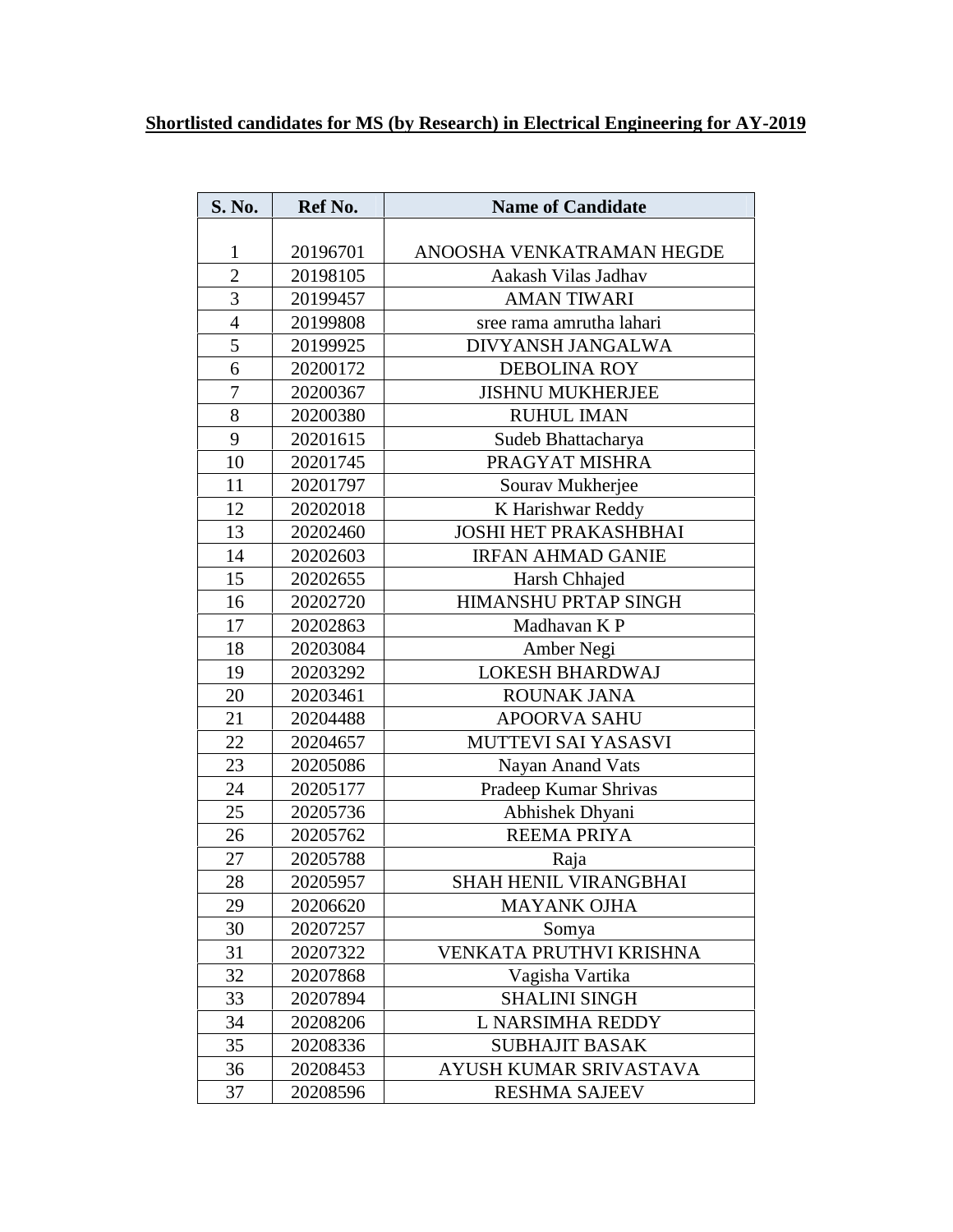| 38 | 20208726 | SNEHANJALI MAJUMDER            |
|----|----------|--------------------------------|
| 39 | 20208778 | Atreyee Saha                   |
| 40 | 20209142 | Aritra Sinha                   |
| 41 | 20209519 | <b>ANIMESH SAHU</b>            |
| 42 | 20209649 | <b>HIRAK PAL</b>               |
| 43 | 20210377 | Arpit Nandi                    |
| 44 | 20210806 | Devansh Paradkar               |
| 45 | 20210845 | Arpit Nandi                    |
| 46 | 20210936 | Arpit Nandi                    |
| 47 | 20211066 | RANDERI MOHAMMED A M SOHAB     |
| 48 | 20211547 | Meghvern Pathak                |
| 49 | 20211625 | <b>SAKET KUMAR KARN</b>        |
| 50 | 20211755 | <b>JYOTI SHARMA</b>            |
| 51 | 20211820 | PRANAV MISHRA                  |
| 52 | 20211846 | MOHAMMAD TAHA SHAH             |
| 53 | 20212119 | Anushka Singh                  |
| 54 | 20212223 | Parth Sathe                    |
| 55 | 20212236 | <b>RAJLAXMI PANDEY</b>         |
| 56 | 20212704 | <b>SHEKHAR KUMAR</b>           |
| 57 | 20212834 | YADAV DHARAMVIR RAMROOP        |
| 58 | 20212925 | <b>DINESH PATRA</b>            |
| 59 | 20213159 | Alankruti tiwari               |
|    |          | MMAURYA MANISHCHANDRA          |
| 60 | 20213172 | <b>RAKESHCHANDRA</b>           |
| 61 | 20213289 | PANDYA YASH AVINASHBHAI        |
| 62 | 20214030 | <b>ANUPAM MISHRA</b>           |
| 63 | 20214550 | Pranav Kumar Tripathi          |
| 64 | 20214992 | PALLAV KUMAR                   |
| 65 | 20215109 | saloni jain                    |
| 66 | 20215239 | <b>Tejas Pathak</b>            |
| 67 | 20215395 | Aditya bharadwaj               |
|    |          | <b>GAJENDRASINGH</b>           |
| 68 | 20215785 | <b>CHANDRABHANSINGH THAKUR</b> |
| 69 | 20215811 | Devrishi Malik                 |
| 70 | 20215915 | SRISHTI LALCHANDANI            |
| 71 | 20197520 | <b>GAURAV VERMA</b>            |
| 72 | 20200718 | <b>AKASH DEEP</b>              |
| 73 | 20201732 | <b>VARUN KUMAR</b>             |
| 74 | 20201927 | <b>APOORVA SAHU</b>            |
| 75 | 20203058 | <b>DINKAR VERMA</b>            |
| 76 | 20203552 | Anil Yadav                     |
| 77 | 20204462 | <b>SATRAJIT HENSH</b>          |
| 78 | 20207439 | <b>ARJUNTC</b>                 |